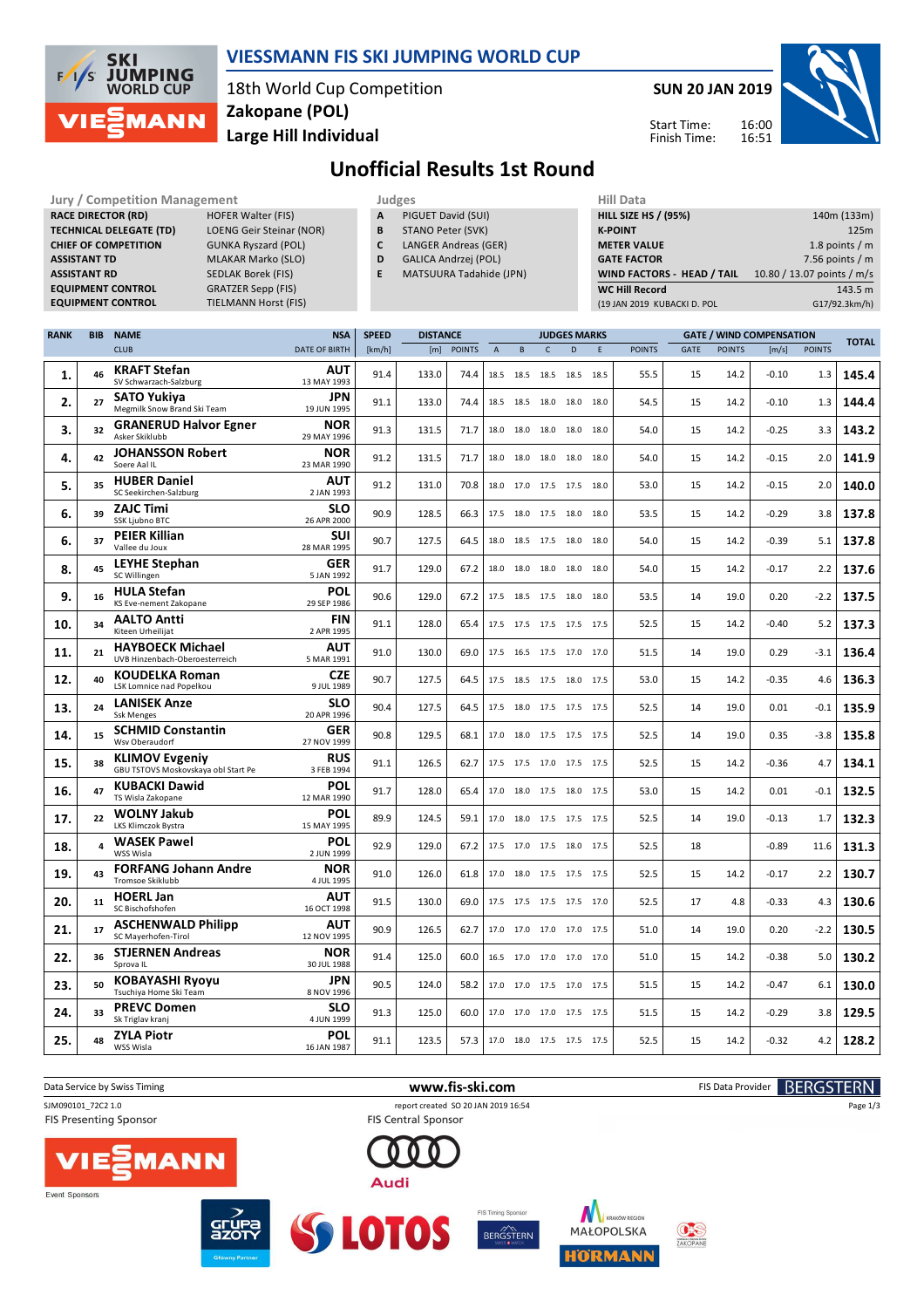

#### **VIESSMANN FIS SKI JUMPING WORLD CUP**

18th World Cup Competition **Large Hill Individual Zakopane (POL)**

**SUN 20 JAN 2019**

Start Time: Finish Time:



## **Unofficial Results 1st Round**

| <b>RANK</b>         | <b>BIB</b>              | <b>NAME</b>                                               | <b>NSA</b>                | <b>SPEED</b><br><b>DISTANCE</b> |       |               | <b>JUDGES MARKS</b> |                |                     |                          |      |               |      |               | <b>GATE / WIND COMPENSATION</b> |               |              |
|---------------------|-------------------------|-----------------------------------------------------------|---------------------------|---------------------------------|-------|---------------|---------------------|----------------|---------------------|--------------------------|------|---------------|------|---------------|---------------------------------|---------------|--------------|
|                     |                         | <b>CLUB</b>                                               | <b>DATE OF BIRTH</b>      | [km/h]                          | [m]   | <b>POINTS</b> | $\overline{A}$      | B              | $\mathsf{C}$        | D.                       | E    | <b>POINTS</b> | GATE | <b>POINTS</b> | [m/s]                           | <b>POINTS</b> | <b>TOTAL</b> |
| 26.                 | 29                      | <b>FREITAG Richard</b><br><b>SG Nickelhuette Aue</b>      | GER<br>14 AUG 1991        | 91.2                            | 125.0 | 60.0          | 18.0                | 17.5           | 17.5                | 17.0                     | 17.5 | 52.5          | 15   | 14.2          | $-0.10$                         | 1.3           | 128.0        |
| 27.                 | 12                      | <b>KOZISEK Cestmir</b><br><b>LSK Lomnice nad Popelkou</b> | <b>CZE</b><br>9 NOV 1991  | 91.7                            | 129.0 | 67.2          |                     |                |                     | 17.0 17.5 17.5 17.5 17.5 |      | 52.5          | 17   | 4.8           | $-0.21$                         | 2.7           | 127.2        |
| 28.                 | 44                      | <b>GEIGER Karl</b><br>SC 1906 Oberstdorf                  | GER<br>11 FEB 1993        | 91.5                            | 122.5 | 55.5          |                     |                |                     | 17.5 17.5 17.0 17.5 17.0 |      | 52.0          | 15   | 14.2          | $-0.41$                         | 5.4           | 127.1        |
| 29.                 | 41                      | <b>EISENBICHLER Markus</b><br><b>TSV Siegsdorf</b>        | GER<br>3 APR 1991         | 91.0                            | 123.5 | 57.3          |                     |                |                     | 16.5 17.0 17.0 17.0 17.5 |      | 51.0          | 15   | 14.2          | $-0.33$                         | 4.3           | 126.8        |
| 30.                 | 14                      | <b>KOT Maciej</b><br>AZS Zakopane                         | POL<br>9 JUN 1991         | 90.4                            | 126.0 | 61.8          |                     | 17.0 17.0      | 17.0 17.5           |                          | 17.5 | 51.5          | 14   | 19.0          | 0.52                            | $-5.6$        | 126.7        |
| 31.                 | 28                      | <b>ZOGRAFSKI Vladimir</b><br><b>NSA</b>                   | <b>BUL</b><br>14 JUL 1993 | 90.1                            | 123.5 | 57.3          |                     |                | 17.5 17.0 17.0 17.0 |                          | 17.5 | 51.5          | 15   | 14.2          | $-0.23$                         | 3.0           | 126.0        |
| 32.                 | 26                      | <b>FETTNER Manuel</b><br>SV Innsbruck-Bergisel-Tirol      | <b>AUT</b><br>17 JUN 1985 | 91.3                            | 123.5 | 57.3          |                     | 17.0 17.0      | 17.0                | 17.0                     | 17.0 | 51.0          | 15   | 14.2          | $-0.25$                         | 3.3           | 125.8        |
| 33.                 | 8                       | <b>KASAI Noriaki</b><br>Tsuchiya Home Ski Team            | <b>JPN</b><br>6 JUN 1972  | 92.6                            | 129.0 | 67.2          |                     | 17.0 17.5      | 18.0                | 18.0                     | 18.0 | 53.5          | 18   |               | $-0.37$                         | 4.8           | 125.5        |
| 34.                 | 10                      | <b>SCHIFFNER Markus</b><br>UVB Hinzenbach-Oberoesterreich | <b>AUT</b><br>5 JUN 1992  | 92.2                            | 129.0 | 67.2          |                     |                |                     | 17.5 17.0 17.0 17.5 17.5 |      | 52.0          | 18   |               | -0.45                           | 5.9           | 125.1        |
| 35.                 | 13                      | <b>BOYD-CLOWES Mackenzie</b><br>Altius Nordic Ski Club    | <b>CAN</b><br>13 JUL 1991 | 92.5                            | 128.0 | 65.4          |                     |                |                     | 17.5 17.5 17.5 18.0 18.0 |      | 53.0          | 17   | 4.8           | $-0.12$                         | 1.6           | 124.8        |
| 36.                 | 49                      | <b>STOCH Kamil</b><br>KS Eve-nement Zakopane              | POL<br>25 MAY 1987        | 90.6                            | 122.5 | 55.5          |                     |                |                     | 17.5 18.5 17.5 17.5 17.5 |      | 52.5          | 15   | 14.2          | -0.10                           | 1.3           | 123.5        |
| 37.                 | 31                      | <b>KOBAYASHI Junshiro</b><br>Megmilk Snow Brand Ski Team  | JPN<br>11 JUN 1991        | 90.5                            | 121.5 | 53.7          |                     |                |                     | 17.0 16.5 17.0 17.0 17.5 |      | 51.0          | 15   | 14.2          | $-0.13$                         | 1.7           | 120.6        |
| 38.                 | 23                      | <b>FANNEMEL Anders</b><br>Hornindal II                    | <b>NOR</b><br>13 MAY 1991 | 90.9                            | 120.0 | 51.0          |                     | 16.5 17.5 17.0 |                     | 16.5                     | 17.0 | 50.5          | 14   | 19.0          | 0.03                            | $-0.3$        | 120.2        |
| 39.                 | 18                      | <b>POLASEK Viktor</b><br>Nove Mesto-Dukla                 | <b>CZE</b><br>18 JUL 1997 | 90.5                            | 121.0 | 52.8          |                     | 16.5 17.0      | 17.0                | 17.0                     | 17.0 | 51.0          | 14   | 19.0          | 0.37                            | $-4.0$        | 118.8        |
| 40.                 | $\overline{z}$          | <b>TKACHENKO Sergey</b><br>Ski Club VKO                   | <b>KAZ</b><br>8 JUN 1999  | 92.9                            | 124.5 | 59.1          |                     |                |                     | 16.0 16.5 16.5 16.5 17.0 |      | 49.5          | 18   |               | $-0.73$                         | 9.5           | 118.1        |
| 41.                 | 19                      | <b>ITO Daiki</b><br>Megmilk Snow Brand Ski Team           | <b>JPN</b><br>27 DEC 1985 | 89.9                            | 119.0 | 49.2          |                     |                |                     | 17.0 17.5 17.0 17.0 17.0 |      | 51.0          | 14   | 19.0          | 0.20                            | $-2.2$        | 117.0        |
| 42.                 | q                       | <b>SCHULER Andreas</b><br>Einsiedeln                      | <b>SUI</b><br>30 DEC 1995 | 92.5                            | 123.5 | 57.3          |                     |                |                     | 16.5 16.0 17.0 17.0 17.5 |      | 50.5          | 18   |               | $-0.56$                         | 7.3           | 115.1        |
| 43.                 | 20                      | <b>SEMENIC Anze</b><br><b>NSK TRZIC FMG</b>               | <b>SLO</b><br>1 AUG 1993  | 90.7                            | 119.0 | 49.2          |                     |                |                     | 16.5 17.0 16.5 17.0 17.0 |      | 50.5          | 14   | 19.0          | 0.38                            | $-4.1$        | 114.6        |
| 44.                 | 6                       | <b>BARTOL Tilen</b><br>SSK Sam Ihan                       | SLO<br>17 APR 1997        | 92.5                            | 120.5 | 51.9          |                     | 16.5 17.0      | 17.0                | 17.0                     | 17.0 | 51.0          | 18   |               | $-0.84$                         | 11.0          | 113.9        |
| 45.                 | 5                       | <b>ZNISZCZOL Aleksander</b><br>WSS Wisla                  | <b>POL</b><br>8 MAR 1994  | 92.3                            | 120.5 | 51.9          |                     | 16.5 17.0 17.0 |                     | 17.0 17.0                |      | 51.0          | 18   |               | $-0.81$                         | 10.6          | 113.5        |
| 46.                 | 25                      | <b>AMMANN Simon</b><br><b>SSC Toggenburg</b>              | <b>SUI</b><br>25 JUN 1981 | 90.3                            | 115.0 | 42.0          |                     | 16.0 16.5      | 16.0                | 16.5 16.5                |      | 49.0          | 14   | 19.0          | $-0.15$                         | 2.0           | 112.0        |
| 47.                 | $\overline{\mathbf{3}}$ | <b>MURANKA Klemens</b><br>TS Wisla Zakopane               | POL<br>31 AUG 1994        | 92.1                            | 117.5 | 46.5          |                     |                |                     | 17.0 16.5 17.0 17.0 16.5 |      | 50.5          | 18   |               | $-0.99$                         | 12.9          | 109.9        |
| 48.                 | $\mathbf{1}$            | <b>KANTYKA Przemyslaw</b><br>Lks Klimczok bystra          | <b>POL</b><br>15 DEC 1996 | 92.5                            | 117.0 | 45.6          |                     |                |                     | 16.5 16.5 16.5 17.0 17.0 |      | 50.0          | 18   |               | $-0.71$                         | 9.3           | 104.9        |
|                     |                         |                                                           |                           |                                 |       |               |                     |                |                     |                          |      |               |      |               |                                 |               |              |
| <b>Disqualified</b> |                         |                                                           |                           |                                 |       |               |                     |                |                     |                          |      |               |      |               |                                 |               |              |
|                     | $\overline{2}$          | STEKALA Andrzej                                           | POL                       | SCE 1.2.1.1                     |       |               |                     |                |                     |                          |      |               |      |               |                                 |               |              |

**Did Not Start** 30 SIEGEL David GER

SCE 1.2.1.1 : SKI LENGTH